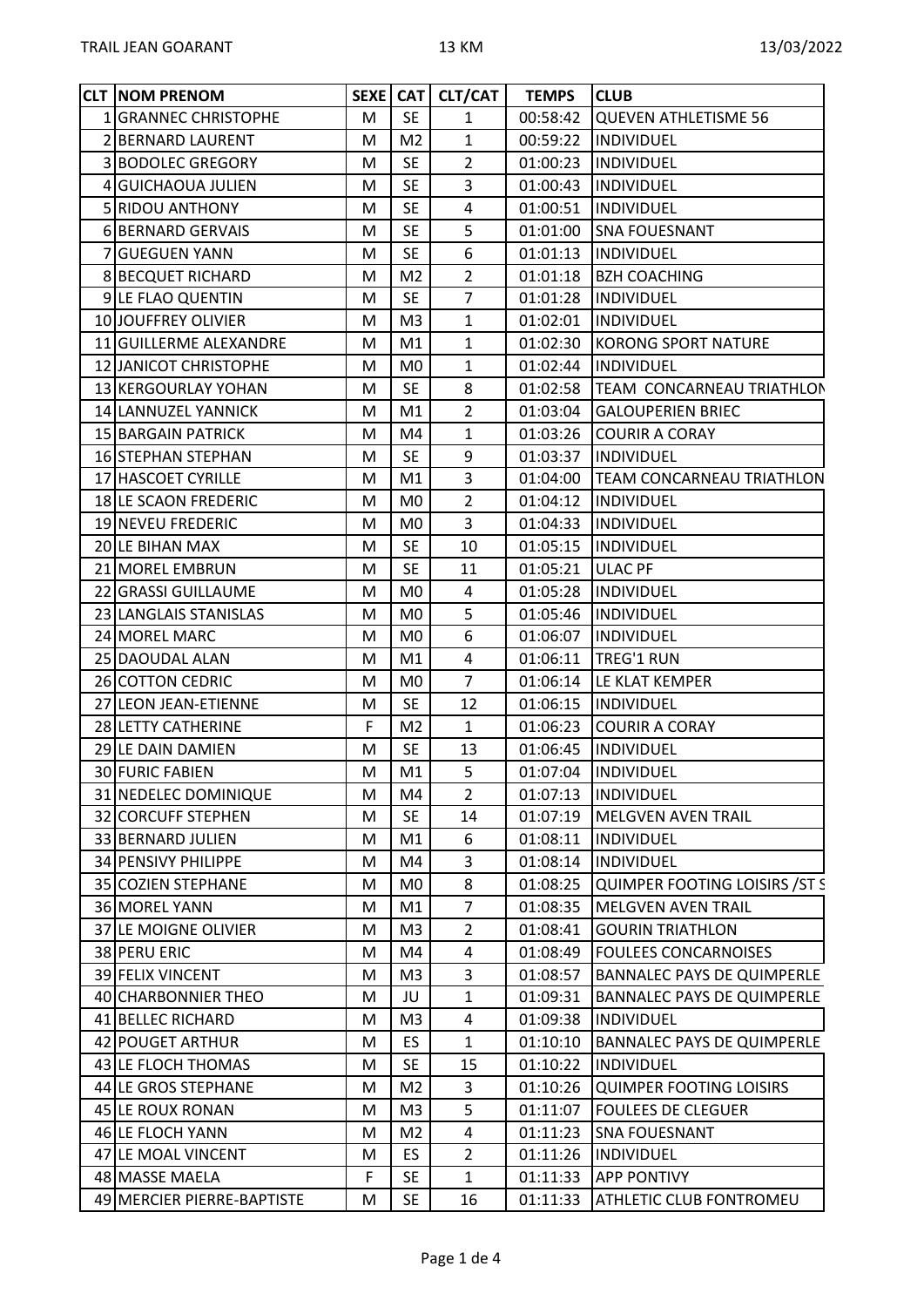| M <sub>3</sub><br>6<br>01:11:34<br>50 CLEMENT CYRILLE<br><b>FOULEES VARZECOISES</b><br>M<br>5<br>M <sub>2</sub><br>51 LAHUEC FRANCK<br>01:11:36  INDIVIDUEL<br>M<br>9<br>52 LE GOFF FREDERIC<br>01:11:38<br>INDIVIDUEL<br>M <sub>0</sub><br>M<br><b>SE</b><br>17<br>01:11:46 QUIMPER FOOTING LOISIRS<br>53 ANSQUER DAMIEN<br>М<br><b>SE</b><br>54 GORRET AURELIEN<br>18<br>01:11:48<br>INDIVIDUEL<br>M<br>6<br>M <sub>2</sub><br>01:11:54<br>MIL PAT DE L AULNE A CHATEAL<br>55 LEVENEZ FREDERIC<br>M<br>M <sub>0</sub><br>10<br>56 FANCHON THIBAULT<br>M<br>01:12:23<br><b>INDIVIDUEL</b><br>$\overline{7}$<br>57 DONNARD STEPHANE<br>M <sub>3</sub><br>01:12:48<br>INDIVIDUEL<br>M<br>8<br>58 GUILCHET JULIEN<br>M1<br>01:13:07<br><b>MELGVEN AVEN TRAIL</b><br>М<br>3<br>59 LE GROS MAXIME<br><b>ES</b><br>01:13:09<br>QUIMPER FOOTING LOISIRS<br>M<br>9<br>60 CHARBONNIER NICOLAS<br>M1<br>01:13:29<br><b>BANNALEC PAYS DE QUIMPERLE</b><br>M<br><b>SE</b><br>61 LEGRAND STEVEN<br>19<br>01:13:47<br><b>INDIVIDUEL</b><br>M<br>8<br>M <sub>3</sub><br>62 PALECZNY JOEL<br>01:14:03<br><b>INDIVIDUEL</b><br>M<br>9<br>M <sub>3</sub><br>01:14:25<br>63 CORVELLEC PHILIPPE<br><b>IINDIVIDUEL</b><br>M<br>F<br>64 LE GOFF CELINE<br>M1<br>$\mathbf{1}$<br>01:14:34 ERGE VRAS COURT<br>5<br>65 BOLLORE THIERRY<br>M4<br>01:14:35 CAFE LA MAIRIE BANNALEC<br>M<br>66 DAERON ERIC<br>M <sub>3</sub><br>10<br>01:14:46<br><b>BANNALEC PAYS DE QUIMPERLE</b><br>M<br>6<br>M4<br>01:14:59<br>MELGVEN AVEN TRAIL<br>67 FLAO FREDERIC<br>M<br>68 BUISSON BENJAMIN<br>M1<br>10<br>01:15:04  INDIVIDUEL<br>M<br>01:15:36 COURIR A CORAY<br>CA<br>$\mathbf{1}$<br>69 BARGAIN HUGO<br>M<br>70 BECAM DAVID<br>M1<br>11<br>01:15:46<br><b>ERGE VRAS COURT</b><br>M<br>71 NICOLAS BENOIT<br>01:15:54<br>MELGVEN AVEN TRAIL<br>M <sub>3</sub><br>11<br>M<br>$\mathbf{1}$<br>72 PHILIPPE JOEL<br>M <sub>5</sub><br>01:16:02<br>QUIMPER FOOTING LOISIRS<br>M<br>73 SOLLIEC GREGORY<br>M <sub>3</sub><br>12<br>01:16:07<br><b>FOULEES VARZECOISES</b><br>M<br>$\mathbf{1}$<br>74 LE GALL URBAIN<br>M <sub>6</sub><br>01:16:09<br><b>CAB PONT-L'ABBE</b><br>M<br>75 POCHIC PHILIPPE<br>M <sub>3</sub><br>01:16:12<br><b>MELGVEN AVEN TRAIL</b><br>M<br>13<br><b>76 PITOU PATRICK</b><br>M7<br>$\mathbf{1}$<br>01:16:38<br>M<br><b>INDIVIDUEL</b><br>$\overline{7}$<br>77 LE DAIN NICOLAS<br>M4<br>01:16:44 QUIMPER FOOTING LOISIRS<br>M<br>78 PHILIPPON THOMAS<br>12<br>M1<br>01:17:05<br>INDIVIDUEL<br>M<br>$\overline{2}$<br>79 LORANT PROSPER<br>M <sub>6</sub><br>01:17:19<br>MIL PAT DE L AULNE<br>M<br>80 DEBEURME FABRICE<br><b>TREG'1 RUN</b><br>M <sub>2</sub><br>$\overline{7}$<br>01:17:23<br>M<br>01:17:35<br><b>GALOUPERIEN BRIEC</b><br>81 BON EMMANUEL<br>M1<br>13<br>M<br>RELAYEURS DE COATLOC'H<br>82 LE NAOUR DOMINIQUE<br>M <sub>5</sub><br>01:18:36<br>$\mathbf{2}$<br>M<br>8<br>83 EMIG PHILIPPE<br>01:18:46<br><b>QUIMPER FOOTING LOISIRS</b><br>M<br>M4<br>84 PLOUGASTEL LOIG<br>14<br>M1<br>01:18:48<br><b>QUIMPER FOOTING LOISIRS</b><br>M<br><b>SE</b><br>85 CRAFF ANTHONY<br>20<br>01:19:08<br>INDIVIDUEL<br>M<br>86 LECLUSE GUILLAUME<br>M <sub>0</sub><br>11<br>01:19:12<br><b>INDIVIDUEL</b><br>M<br>87 ALLANIC SYLVAIN<br><b>SE</b><br>21<br>01:19:15<br>INDIVIDUEL<br>M<br>88 GERARD GUILLAUME<br>15<br>01:20:09<br><b>FOULEES DE CLEGUER</b><br>M1<br>M<br>9<br>01:20:16<br>89 ANDRE DANIEL<br>M4<br>MIL PAT DE L AULNE<br>M<br>90 LE MOAL YANNICK<br>01:20:19<br>M1<br>16<br><b>INDIVIDUEL</b><br>M<br>3<br>91 BIHANNIC GILLES<br>M <sub>6</sub><br>01:20:20<br>INDIVIDUEL<br>M<br>92 PARISOT FLORENT<br>M4<br>10<br>01:20:22<br><b>ERGE VRAS COURT</b><br>M<br>93 LOHEAC OLIVIER<br>M <sub>3</sub><br>14<br>01:20:26<br><b>INDIVIDUEL</b><br>M<br>94 GOURIER MICKAEL<br>01:20:38<br><b>RAD LOCUNOLE</b><br>M<br>M1<br>17<br>$\mathsf F$<br>LA BANDE A GEGENE / AJT<br>95 FOURNIS SYLVIE<br>M <sub>3</sub><br>$\mathbf{1}$<br>01:20:39<br>3<br><b>COURIR A PLOMEUR</b><br>96 LE MARECHAL JEAN YVES<br>M<br>M <sub>5</sub><br>01:20:44<br>97 LAPPART PHILIPPE<br>15<br>01:20:50<br><b>MELGVEN AVEN TRAIL</b><br>M <sub>3</sub><br>M<br>98 DOUGUET PHILIPPE<br>4<br>M <sub>5</sub><br>01:20:51<br><b>CYCLOS PLEYBEN</b><br>M | <b>CLT NOM PRENOM</b> |  | SEXE CAT CLT/CAT | <b>TEMPS</b> | <b>CLUB</b> |
|-------------------------------------------------------------------------------------------------------------------------------------------------------------------------------------------------------------------------------------------------------------------------------------------------------------------------------------------------------------------------------------------------------------------------------------------------------------------------------------------------------------------------------------------------------------------------------------------------------------------------------------------------------------------------------------------------------------------------------------------------------------------------------------------------------------------------------------------------------------------------------------------------------------------------------------------------------------------------------------------------------------------------------------------------------------------------------------------------------------------------------------------------------------------------------------------------------------------------------------------------------------------------------------------------------------------------------------------------------------------------------------------------------------------------------------------------------------------------------------------------------------------------------------------------------------------------------------------------------------------------------------------------------------------------------------------------------------------------------------------------------------------------------------------------------------------------------------------------------------------------------------------------------------------------------------------------------------------------------------------------------------------------------------------------------------------------------------------------------------------------------------------------------------------------------------------------------------------------------------------------------------------------------------------------------------------------------------------------------------------------------------------------------------------------------------------------------------------------------------------------------------------------------------------------------------------------------------------------------------------------------------------------------------------------------------------------------------------------------------------------------------------------------------------------------------------------------------------------------------------------------------------------------------------------------------------------------------------------------------------------------------------------------------------------------------------------------------------------------------------------------------------------------------------------------------------------------------------------------------------------------------------------------------------------------------------------------------------------------------------------------------------------------------------------------------------------------------------------------------------------------------------------------------------------------------------------------------------------------------------------------------------------------------------------------------------------------------------------------------------------------------------------------------------------------------------------------------------------------------------------------------------------------------------------------------------------------------------------------------------------------------------------------------------------------------------------------------------------------------------------------------------------------------------------------------------------------------------------------------------|-----------------------|--|------------------|--------------|-------------|
|                                                                                                                                                                                                                                                                                                                                                                                                                                                                                                                                                                                                                                                                                                                                                                                                                                                                                                                                                                                                                                                                                                                                                                                                                                                                                                                                                                                                                                                                                                                                                                                                                                                                                                                                                                                                                                                                                                                                                                                                                                                                                                                                                                                                                                                                                                                                                                                                                                                                                                                                                                                                                                                                                                                                                                                                                                                                                                                                                                                                                                                                                                                                                                                                                                                                                                                                                                                                                                                                                                                                                                                                                                                                                                                                                                                                                                                                                                                                                                                                                                                                                                                                                                                                                                           |                       |  |                  |              |             |
|                                                                                                                                                                                                                                                                                                                                                                                                                                                                                                                                                                                                                                                                                                                                                                                                                                                                                                                                                                                                                                                                                                                                                                                                                                                                                                                                                                                                                                                                                                                                                                                                                                                                                                                                                                                                                                                                                                                                                                                                                                                                                                                                                                                                                                                                                                                                                                                                                                                                                                                                                                                                                                                                                                                                                                                                                                                                                                                                                                                                                                                                                                                                                                                                                                                                                                                                                                                                                                                                                                                                                                                                                                                                                                                                                                                                                                                                                                                                                                                                                                                                                                                                                                                                                                           |                       |  |                  |              |             |
|                                                                                                                                                                                                                                                                                                                                                                                                                                                                                                                                                                                                                                                                                                                                                                                                                                                                                                                                                                                                                                                                                                                                                                                                                                                                                                                                                                                                                                                                                                                                                                                                                                                                                                                                                                                                                                                                                                                                                                                                                                                                                                                                                                                                                                                                                                                                                                                                                                                                                                                                                                                                                                                                                                                                                                                                                                                                                                                                                                                                                                                                                                                                                                                                                                                                                                                                                                                                                                                                                                                                                                                                                                                                                                                                                                                                                                                                                                                                                                                                                                                                                                                                                                                                                                           |                       |  |                  |              |             |
|                                                                                                                                                                                                                                                                                                                                                                                                                                                                                                                                                                                                                                                                                                                                                                                                                                                                                                                                                                                                                                                                                                                                                                                                                                                                                                                                                                                                                                                                                                                                                                                                                                                                                                                                                                                                                                                                                                                                                                                                                                                                                                                                                                                                                                                                                                                                                                                                                                                                                                                                                                                                                                                                                                                                                                                                                                                                                                                                                                                                                                                                                                                                                                                                                                                                                                                                                                                                                                                                                                                                                                                                                                                                                                                                                                                                                                                                                                                                                                                                                                                                                                                                                                                                                                           |                       |  |                  |              |             |
|                                                                                                                                                                                                                                                                                                                                                                                                                                                                                                                                                                                                                                                                                                                                                                                                                                                                                                                                                                                                                                                                                                                                                                                                                                                                                                                                                                                                                                                                                                                                                                                                                                                                                                                                                                                                                                                                                                                                                                                                                                                                                                                                                                                                                                                                                                                                                                                                                                                                                                                                                                                                                                                                                                                                                                                                                                                                                                                                                                                                                                                                                                                                                                                                                                                                                                                                                                                                                                                                                                                                                                                                                                                                                                                                                                                                                                                                                                                                                                                                                                                                                                                                                                                                                                           |                       |  |                  |              |             |
|                                                                                                                                                                                                                                                                                                                                                                                                                                                                                                                                                                                                                                                                                                                                                                                                                                                                                                                                                                                                                                                                                                                                                                                                                                                                                                                                                                                                                                                                                                                                                                                                                                                                                                                                                                                                                                                                                                                                                                                                                                                                                                                                                                                                                                                                                                                                                                                                                                                                                                                                                                                                                                                                                                                                                                                                                                                                                                                                                                                                                                                                                                                                                                                                                                                                                                                                                                                                                                                                                                                                                                                                                                                                                                                                                                                                                                                                                                                                                                                                                                                                                                                                                                                                                                           |                       |  |                  |              |             |
|                                                                                                                                                                                                                                                                                                                                                                                                                                                                                                                                                                                                                                                                                                                                                                                                                                                                                                                                                                                                                                                                                                                                                                                                                                                                                                                                                                                                                                                                                                                                                                                                                                                                                                                                                                                                                                                                                                                                                                                                                                                                                                                                                                                                                                                                                                                                                                                                                                                                                                                                                                                                                                                                                                                                                                                                                                                                                                                                                                                                                                                                                                                                                                                                                                                                                                                                                                                                                                                                                                                                                                                                                                                                                                                                                                                                                                                                                                                                                                                                                                                                                                                                                                                                                                           |                       |  |                  |              |             |
|                                                                                                                                                                                                                                                                                                                                                                                                                                                                                                                                                                                                                                                                                                                                                                                                                                                                                                                                                                                                                                                                                                                                                                                                                                                                                                                                                                                                                                                                                                                                                                                                                                                                                                                                                                                                                                                                                                                                                                                                                                                                                                                                                                                                                                                                                                                                                                                                                                                                                                                                                                                                                                                                                                                                                                                                                                                                                                                                                                                                                                                                                                                                                                                                                                                                                                                                                                                                                                                                                                                                                                                                                                                                                                                                                                                                                                                                                                                                                                                                                                                                                                                                                                                                                                           |                       |  |                  |              |             |
|                                                                                                                                                                                                                                                                                                                                                                                                                                                                                                                                                                                                                                                                                                                                                                                                                                                                                                                                                                                                                                                                                                                                                                                                                                                                                                                                                                                                                                                                                                                                                                                                                                                                                                                                                                                                                                                                                                                                                                                                                                                                                                                                                                                                                                                                                                                                                                                                                                                                                                                                                                                                                                                                                                                                                                                                                                                                                                                                                                                                                                                                                                                                                                                                                                                                                                                                                                                                                                                                                                                                                                                                                                                                                                                                                                                                                                                                                                                                                                                                                                                                                                                                                                                                                                           |                       |  |                  |              |             |
|                                                                                                                                                                                                                                                                                                                                                                                                                                                                                                                                                                                                                                                                                                                                                                                                                                                                                                                                                                                                                                                                                                                                                                                                                                                                                                                                                                                                                                                                                                                                                                                                                                                                                                                                                                                                                                                                                                                                                                                                                                                                                                                                                                                                                                                                                                                                                                                                                                                                                                                                                                                                                                                                                                                                                                                                                                                                                                                                                                                                                                                                                                                                                                                                                                                                                                                                                                                                                                                                                                                                                                                                                                                                                                                                                                                                                                                                                                                                                                                                                                                                                                                                                                                                                                           |                       |  |                  |              |             |
|                                                                                                                                                                                                                                                                                                                                                                                                                                                                                                                                                                                                                                                                                                                                                                                                                                                                                                                                                                                                                                                                                                                                                                                                                                                                                                                                                                                                                                                                                                                                                                                                                                                                                                                                                                                                                                                                                                                                                                                                                                                                                                                                                                                                                                                                                                                                                                                                                                                                                                                                                                                                                                                                                                                                                                                                                                                                                                                                                                                                                                                                                                                                                                                                                                                                                                                                                                                                                                                                                                                                                                                                                                                                                                                                                                                                                                                                                                                                                                                                                                                                                                                                                                                                                                           |                       |  |                  |              |             |
|                                                                                                                                                                                                                                                                                                                                                                                                                                                                                                                                                                                                                                                                                                                                                                                                                                                                                                                                                                                                                                                                                                                                                                                                                                                                                                                                                                                                                                                                                                                                                                                                                                                                                                                                                                                                                                                                                                                                                                                                                                                                                                                                                                                                                                                                                                                                                                                                                                                                                                                                                                                                                                                                                                                                                                                                                                                                                                                                                                                                                                                                                                                                                                                                                                                                                                                                                                                                                                                                                                                                                                                                                                                                                                                                                                                                                                                                                                                                                                                                                                                                                                                                                                                                                                           |                       |  |                  |              |             |
|                                                                                                                                                                                                                                                                                                                                                                                                                                                                                                                                                                                                                                                                                                                                                                                                                                                                                                                                                                                                                                                                                                                                                                                                                                                                                                                                                                                                                                                                                                                                                                                                                                                                                                                                                                                                                                                                                                                                                                                                                                                                                                                                                                                                                                                                                                                                                                                                                                                                                                                                                                                                                                                                                                                                                                                                                                                                                                                                                                                                                                                                                                                                                                                                                                                                                                                                                                                                                                                                                                                                                                                                                                                                                                                                                                                                                                                                                                                                                                                                                                                                                                                                                                                                                                           |                       |  |                  |              |             |
|                                                                                                                                                                                                                                                                                                                                                                                                                                                                                                                                                                                                                                                                                                                                                                                                                                                                                                                                                                                                                                                                                                                                                                                                                                                                                                                                                                                                                                                                                                                                                                                                                                                                                                                                                                                                                                                                                                                                                                                                                                                                                                                                                                                                                                                                                                                                                                                                                                                                                                                                                                                                                                                                                                                                                                                                                                                                                                                                                                                                                                                                                                                                                                                                                                                                                                                                                                                                                                                                                                                                                                                                                                                                                                                                                                                                                                                                                                                                                                                                                                                                                                                                                                                                                                           |                       |  |                  |              |             |
|                                                                                                                                                                                                                                                                                                                                                                                                                                                                                                                                                                                                                                                                                                                                                                                                                                                                                                                                                                                                                                                                                                                                                                                                                                                                                                                                                                                                                                                                                                                                                                                                                                                                                                                                                                                                                                                                                                                                                                                                                                                                                                                                                                                                                                                                                                                                                                                                                                                                                                                                                                                                                                                                                                                                                                                                                                                                                                                                                                                                                                                                                                                                                                                                                                                                                                                                                                                                                                                                                                                                                                                                                                                                                                                                                                                                                                                                                                                                                                                                                                                                                                                                                                                                                                           |                       |  |                  |              |             |
|                                                                                                                                                                                                                                                                                                                                                                                                                                                                                                                                                                                                                                                                                                                                                                                                                                                                                                                                                                                                                                                                                                                                                                                                                                                                                                                                                                                                                                                                                                                                                                                                                                                                                                                                                                                                                                                                                                                                                                                                                                                                                                                                                                                                                                                                                                                                                                                                                                                                                                                                                                                                                                                                                                                                                                                                                                                                                                                                                                                                                                                                                                                                                                                                                                                                                                                                                                                                                                                                                                                                                                                                                                                                                                                                                                                                                                                                                                                                                                                                                                                                                                                                                                                                                                           |                       |  |                  |              |             |
|                                                                                                                                                                                                                                                                                                                                                                                                                                                                                                                                                                                                                                                                                                                                                                                                                                                                                                                                                                                                                                                                                                                                                                                                                                                                                                                                                                                                                                                                                                                                                                                                                                                                                                                                                                                                                                                                                                                                                                                                                                                                                                                                                                                                                                                                                                                                                                                                                                                                                                                                                                                                                                                                                                                                                                                                                                                                                                                                                                                                                                                                                                                                                                                                                                                                                                                                                                                                                                                                                                                                                                                                                                                                                                                                                                                                                                                                                                                                                                                                                                                                                                                                                                                                                                           |                       |  |                  |              |             |
|                                                                                                                                                                                                                                                                                                                                                                                                                                                                                                                                                                                                                                                                                                                                                                                                                                                                                                                                                                                                                                                                                                                                                                                                                                                                                                                                                                                                                                                                                                                                                                                                                                                                                                                                                                                                                                                                                                                                                                                                                                                                                                                                                                                                                                                                                                                                                                                                                                                                                                                                                                                                                                                                                                                                                                                                                                                                                                                                                                                                                                                                                                                                                                                                                                                                                                                                                                                                                                                                                                                                                                                                                                                                                                                                                                                                                                                                                                                                                                                                                                                                                                                                                                                                                                           |                       |  |                  |              |             |
|                                                                                                                                                                                                                                                                                                                                                                                                                                                                                                                                                                                                                                                                                                                                                                                                                                                                                                                                                                                                                                                                                                                                                                                                                                                                                                                                                                                                                                                                                                                                                                                                                                                                                                                                                                                                                                                                                                                                                                                                                                                                                                                                                                                                                                                                                                                                                                                                                                                                                                                                                                                                                                                                                                                                                                                                                                                                                                                                                                                                                                                                                                                                                                                                                                                                                                                                                                                                                                                                                                                                                                                                                                                                                                                                                                                                                                                                                                                                                                                                                                                                                                                                                                                                                                           |                       |  |                  |              |             |
|                                                                                                                                                                                                                                                                                                                                                                                                                                                                                                                                                                                                                                                                                                                                                                                                                                                                                                                                                                                                                                                                                                                                                                                                                                                                                                                                                                                                                                                                                                                                                                                                                                                                                                                                                                                                                                                                                                                                                                                                                                                                                                                                                                                                                                                                                                                                                                                                                                                                                                                                                                                                                                                                                                                                                                                                                                                                                                                                                                                                                                                                                                                                                                                                                                                                                                                                                                                                                                                                                                                                                                                                                                                                                                                                                                                                                                                                                                                                                                                                                                                                                                                                                                                                                                           |                       |  |                  |              |             |
|                                                                                                                                                                                                                                                                                                                                                                                                                                                                                                                                                                                                                                                                                                                                                                                                                                                                                                                                                                                                                                                                                                                                                                                                                                                                                                                                                                                                                                                                                                                                                                                                                                                                                                                                                                                                                                                                                                                                                                                                                                                                                                                                                                                                                                                                                                                                                                                                                                                                                                                                                                                                                                                                                                                                                                                                                                                                                                                                                                                                                                                                                                                                                                                                                                                                                                                                                                                                                                                                                                                                                                                                                                                                                                                                                                                                                                                                                                                                                                                                                                                                                                                                                                                                                                           |                       |  |                  |              |             |
|                                                                                                                                                                                                                                                                                                                                                                                                                                                                                                                                                                                                                                                                                                                                                                                                                                                                                                                                                                                                                                                                                                                                                                                                                                                                                                                                                                                                                                                                                                                                                                                                                                                                                                                                                                                                                                                                                                                                                                                                                                                                                                                                                                                                                                                                                                                                                                                                                                                                                                                                                                                                                                                                                                                                                                                                                                                                                                                                                                                                                                                                                                                                                                                                                                                                                                                                                                                                                                                                                                                                                                                                                                                                                                                                                                                                                                                                                                                                                                                                                                                                                                                                                                                                                                           |                       |  |                  |              |             |
|                                                                                                                                                                                                                                                                                                                                                                                                                                                                                                                                                                                                                                                                                                                                                                                                                                                                                                                                                                                                                                                                                                                                                                                                                                                                                                                                                                                                                                                                                                                                                                                                                                                                                                                                                                                                                                                                                                                                                                                                                                                                                                                                                                                                                                                                                                                                                                                                                                                                                                                                                                                                                                                                                                                                                                                                                                                                                                                                                                                                                                                                                                                                                                                                                                                                                                                                                                                                                                                                                                                                                                                                                                                                                                                                                                                                                                                                                                                                                                                                                                                                                                                                                                                                                                           |                       |  |                  |              |             |
|                                                                                                                                                                                                                                                                                                                                                                                                                                                                                                                                                                                                                                                                                                                                                                                                                                                                                                                                                                                                                                                                                                                                                                                                                                                                                                                                                                                                                                                                                                                                                                                                                                                                                                                                                                                                                                                                                                                                                                                                                                                                                                                                                                                                                                                                                                                                                                                                                                                                                                                                                                                                                                                                                                                                                                                                                                                                                                                                                                                                                                                                                                                                                                                                                                                                                                                                                                                                                                                                                                                                                                                                                                                                                                                                                                                                                                                                                                                                                                                                                                                                                                                                                                                                                                           |                       |  |                  |              |             |
|                                                                                                                                                                                                                                                                                                                                                                                                                                                                                                                                                                                                                                                                                                                                                                                                                                                                                                                                                                                                                                                                                                                                                                                                                                                                                                                                                                                                                                                                                                                                                                                                                                                                                                                                                                                                                                                                                                                                                                                                                                                                                                                                                                                                                                                                                                                                                                                                                                                                                                                                                                                                                                                                                                                                                                                                                                                                                                                                                                                                                                                                                                                                                                                                                                                                                                                                                                                                                                                                                                                                                                                                                                                                                                                                                                                                                                                                                                                                                                                                                                                                                                                                                                                                                                           |                       |  |                  |              |             |
|                                                                                                                                                                                                                                                                                                                                                                                                                                                                                                                                                                                                                                                                                                                                                                                                                                                                                                                                                                                                                                                                                                                                                                                                                                                                                                                                                                                                                                                                                                                                                                                                                                                                                                                                                                                                                                                                                                                                                                                                                                                                                                                                                                                                                                                                                                                                                                                                                                                                                                                                                                                                                                                                                                                                                                                                                                                                                                                                                                                                                                                                                                                                                                                                                                                                                                                                                                                                                                                                                                                                                                                                                                                                                                                                                                                                                                                                                                                                                                                                                                                                                                                                                                                                                                           |                       |  |                  |              |             |
|                                                                                                                                                                                                                                                                                                                                                                                                                                                                                                                                                                                                                                                                                                                                                                                                                                                                                                                                                                                                                                                                                                                                                                                                                                                                                                                                                                                                                                                                                                                                                                                                                                                                                                                                                                                                                                                                                                                                                                                                                                                                                                                                                                                                                                                                                                                                                                                                                                                                                                                                                                                                                                                                                                                                                                                                                                                                                                                                                                                                                                                                                                                                                                                                                                                                                                                                                                                                                                                                                                                                                                                                                                                                                                                                                                                                                                                                                                                                                                                                                                                                                                                                                                                                                                           |                       |  |                  |              |             |
|                                                                                                                                                                                                                                                                                                                                                                                                                                                                                                                                                                                                                                                                                                                                                                                                                                                                                                                                                                                                                                                                                                                                                                                                                                                                                                                                                                                                                                                                                                                                                                                                                                                                                                                                                                                                                                                                                                                                                                                                                                                                                                                                                                                                                                                                                                                                                                                                                                                                                                                                                                                                                                                                                                                                                                                                                                                                                                                                                                                                                                                                                                                                                                                                                                                                                                                                                                                                                                                                                                                                                                                                                                                                                                                                                                                                                                                                                                                                                                                                                                                                                                                                                                                                                                           |                       |  |                  |              |             |
|                                                                                                                                                                                                                                                                                                                                                                                                                                                                                                                                                                                                                                                                                                                                                                                                                                                                                                                                                                                                                                                                                                                                                                                                                                                                                                                                                                                                                                                                                                                                                                                                                                                                                                                                                                                                                                                                                                                                                                                                                                                                                                                                                                                                                                                                                                                                                                                                                                                                                                                                                                                                                                                                                                                                                                                                                                                                                                                                                                                                                                                                                                                                                                                                                                                                                                                                                                                                                                                                                                                                                                                                                                                                                                                                                                                                                                                                                                                                                                                                                                                                                                                                                                                                                                           |                       |  |                  |              |             |
|                                                                                                                                                                                                                                                                                                                                                                                                                                                                                                                                                                                                                                                                                                                                                                                                                                                                                                                                                                                                                                                                                                                                                                                                                                                                                                                                                                                                                                                                                                                                                                                                                                                                                                                                                                                                                                                                                                                                                                                                                                                                                                                                                                                                                                                                                                                                                                                                                                                                                                                                                                                                                                                                                                                                                                                                                                                                                                                                                                                                                                                                                                                                                                                                                                                                                                                                                                                                                                                                                                                                                                                                                                                                                                                                                                                                                                                                                                                                                                                                                                                                                                                                                                                                                                           |                       |  |                  |              |             |
|                                                                                                                                                                                                                                                                                                                                                                                                                                                                                                                                                                                                                                                                                                                                                                                                                                                                                                                                                                                                                                                                                                                                                                                                                                                                                                                                                                                                                                                                                                                                                                                                                                                                                                                                                                                                                                                                                                                                                                                                                                                                                                                                                                                                                                                                                                                                                                                                                                                                                                                                                                                                                                                                                                                                                                                                                                                                                                                                                                                                                                                                                                                                                                                                                                                                                                                                                                                                                                                                                                                                                                                                                                                                                                                                                                                                                                                                                                                                                                                                                                                                                                                                                                                                                                           |                       |  |                  |              |             |
|                                                                                                                                                                                                                                                                                                                                                                                                                                                                                                                                                                                                                                                                                                                                                                                                                                                                                                                                                                                                                                                                                                                                                                                                                                                                                                                                                                                                                                                                                                                                                                                                                                                                                                                                                                                                                                                                                                                                                                                                                                                                                                                                                                                                                                                                                                                                                                                                                                                                                                                                                                                                                                                                                                                                                                                                                                                                                                                                                                                                                                                                                                                                                                                                                                                                                                                                                                                                                                                                                                                                                                                                                                                                                                                                                                                                                                                                                                                                                                                                                                                                                                                                                                                                                                           |                       |  |                  |              |             |
|                                                                                                                                                                                                                                                                                                                                                                                                                                                                                                                                                                                                                                                                                                                                                                                                                                                                                                                                                                                                                                                                                                                                                                                                                                                                                                                                                                                                                                                                                                                                                                                                                                                                                                                                                                                                                                                                                                                                                                                                                                                                                                                                                                                                                                                                                                                                                                                                                                                                                                                                                                                                                                                                                                                                                                                                                                                                                                                                                                                                                                                                                                                                                                                                                                                                                                                                                                                                                                                                                                                                                                                                                                                                                                                                                                                                                                                                                                                                                                                                                                                                                                                                                                                                                                           |                       |  |                  |              |             |
|                                                                                                                                                                                                                                                                                                                                                                                                                                                                                                                                                                                                                                                                                                                                                                                                                                                                                                                                                                                                                                                                                                                                                                                                                                                                                                                                                                                                                                                                                                                                                                                                                                                                                                                                                                                                                                                                                                                                                                                                                                                                                                                                                                                                                                                                                                                                                                                                                                                                                                                                                                                                                                                                                                                                                                                                                                                                                                                                                                                                                                                                                                                                                                                                                                                                                                                                                                                                                                                                                                                                                                                                                                                                                                                                                                                                                                                                                                                                                                                                                                                                                                                                                                                                                                           |                       |  |                  |              |             |
|                                                                                                                                                                                                                                                                                                                                                                                                                                                                                                                                                                                                                                                                                                                                                                                                                                                                                                                                                                                                                                                                                                                                                                                                                                                                                                                                                                                                                                                                                                                                                                                                                                                                                                                                                                                                                                                                                                                                                                                                                                                                                                                                                                                                                                                                                                                                                                                                                                                                                                                                                                                                                                                                                                                                                                                                                                                                                                                                                                                                                                                                                                                                                                                                                                                                                                                                                                                                                                                                                                                                                                                                                                                                                                                                                                                                                                                                                                                                                                                                                                                                                                                                                                                                                                           |                       |  |                  |              |             |
|                                                                                                                                                                                                                                                                                                                                                                                                                                                                                                                                                                                                                                                                                                                                                                                                                                                                                                                                                                                                                                                                                                                                                                                                                                                                                                                                                                                                                                                                                                                                                                                                                                                                                                                                                                                                                                                                                                                                                                                                                                                                                                                                                                                                                                                                                                                                                                                                                                                                                                                                                                                                                                                                                                                                                                                                                                                                                                                                                                                                                                                                                                                                                                                                                                                                                                                                                                                                                                                                                                                                                                                                                                                                                                                                                                                                                                                                                                                                                                                                                                                                                                                                                                                                                                           |                       |  |                  |              |             |
|                                                                                                                                                                                                                                                                                                                                                                                                                                                                                                                                                                                                                                                                                                                                                                                                                                                                                                                                                                                                                                                                                                                                                                                                                                                                                                                                                                                                                                                                                                                                                                                                                                                                                                                                                                                                                                                                                                                                                                                                                                                                                                                                                                                                                                                                                                                                                                                                                                                                                                                                                                                                                                                                                                                                                                                                                                                                                                                                                                                                                                                                                                                                                                                                                                                                                                                                                                                                                                                                                                                                                                                                                                                                                                                                                                                                                                                                                                                                                                                                                                                                                                                                                                                                                                           |                       |  |                  |              |             |
|                                                                                                                                                                                                                                                                                                                                                                                                                                                                                                                                                                                                                                                                                                                                                                                                                                                                                                                                                                                                                                                                                                                                                                                                                                                                                                                                                                                                                                                                                                                                                                                                                                                                                                                                                                                                                                                                                                                                                                                                                                                                                                                                                                                                                                                                                                                                                                                                                                                                                                                                                                                                                                                                                                                                                                                                                                                                                                                                                                                                                                                                                                                                                                                                                                                                                                                                                                                                                                                                                                                                                                                                                                                                                                                                                                                                                                                                                                                                                                                                                                                                                                                                                                                                                                           |                       |  |                  |              |             |
|                                                                                                                                                                                                                                                                                                                                                                                                                                                                                                                                                                                                                                                                                                                                                                                                                                                                                                                                                                                                                                                                                                                                                                                                                                                                                                                                                                                                                                                                                                                                                                                                                                                                                                                                                                                                                                                                                                                                                                                                                                                                                                                                                                                                                                                                                                                                                                                                                                                                                                                                                                                                                                                                                                                                                                                                                                                                                                                                                                                                                                                                                                                                                                                                                                                                                                                                                                                                                                                                                                                                                                                                                                                                                                                                                                                                                                                                                                                                                                                                                                                                                                                                                                                                                                           |                       |  |                  |              |             |
|                                                                                                                                                                                                                                                                                                                                                                                                                                                                                                                                                                                                                                                                                                                                                                                                                                                                                                                                                                                                                                                                                                                                                                                                                                                                                                                                                                                                                                                                                                                                                                                                                                                                                                                                                                                                                                                                                                                                                                                                                                                                                                                                                                                                                                                                                                                                                                                                                                                                                                                                                                                                                                                                                                                                                                                                                                                                                                                                                                                                                                                                                                                                                                                                                                                                                                                                                                                                                                                                                                                                                                                                                                                                                                                                                                                                                                                                                                                                                                                                                                                                                                                                                                                                                                           |                       |  |                  |              |             |
|                                                                                                                                                                                                                                                                                                                                                                                                                                                                                                                                                                                                                                                                                                                                                                                                                                                                                                                                                                                                                                                                                                                                                                                                                                                                                                                                                                                                                                                                                                                                                                                                                                                                                                                                                                                                                                                                                                                                                                                                                                                                                                                                                                                                                                                                                                                                                                                                                                                                                                                                                                                                                                                                                                                                                                                                                                                                                                                                                                                                                                                                                                                                                                                                                                                                                                                                                                                                                                                                                                                                                                                                                                                                                                                                                                                                                                                                                                                                                                                                                                                                                                                                                                                                                                           |                       |  |                  |              |             |
|                                                                                                                                                                                                                                                                                                                                                                                                                                                                                                                                                                                                                                                                                                                                                                                                                                                                                                                                                                                                                                                                                                                                                                                                                                                                                                                                                                                                                                                                                                                                                                                                                                                                                                                                                                                                                                                                                                                                                                                                                                                                                                                                                                                                                                                                                                                                                                                                                                                                                                                                                                                                                                                                                                                                                                                                                                                                                                                                                                                                                                                                                                                                                                                                                                                                                                                                                                                                                                                                                                                                                                                                                                                                                                                                                                                                                                                                                                                                                                                                                                                                                                                                                                                                                                           |                       |  |                  |              |             |
|                                                                                                                                                                                                                                                                                                                                                                                                                                                                                                                                                                                                                                                                                                                                                                                                                                                                                                                                                                                                                                                                                                                                                                                                                                                                                                                                                                                                                                                                                                                                                                                                                                                                                                                                                                                                                                                                                                                                                                                                                                                                                                                                                                                                                                                                                                                                                                                                                                                                                                                                                                                                                                                                                                                                                                                                                                                                                                                                                                                                                                                                                                                                                                                                                                                                                                                                                                                                                                                                                                                                                                                                                                                                                                                                                                                                                                                                                                                                                                                                                                                                                                                                                                                                                                           |                       |  |                  |              |             |
|                                                                                                                                                                                                                                                                                                                                                                                                                                                                                                                                                                                                                                                                                                                                                                                                                                                                                                                                                                                                                                                                                                                                                                                                                                                                                                                                                                                                                                                                                                                                                                                                                                                                                                                                                                                                                                                                                                                                                                                                                                                                                                                                                                                                                                                                                                                                                                                                                                                                                                                                                                                                                                                                                                                                                                                                                                                                                                                                                                                                                                                                                                                                                                                                                                                                                                                                                                                                                                                                                                                                                                                                                                                                                                                                                                                                                                                                                                                                                                                                                                                                                                                                                                                                                                           |                       |  |                  |              |             |
|                                                                                                                                                                                                                                                                                                                                                                                                                                                                                                                                                                                                                                                                                                                                                                                                                                                                                                                                                                                                                                                                                                                                                                                                                                                                                                                                                                                                                                                                                                                                                                                                                                                                                                                                                                                                                                                                                                                                                                                                                                                                                                                                                                                                                                                                                                                                                                                                                                                                                                                                                                                                                                                                                                                                                                                                                                                                                                                                                                                                                                                                                                                                                                                                                                                                                                                                                                                                                                                                                                                                                                                                                                                                                                                                                                                                                                                                                                                                                                                                                                                                                                                                                                                                                                           |                       |  |                  |              |             |
|                                                                                                                                                                                                                                                                                                                                                                                                                                                                                                                                                                                                                                                                                                                                                                                                                                                                                                                                                                                                                                                                                                                                                                                                                                                                                                                                                                                                                                                                                                                                                                                                                                                                                                                                                                                                                                                                                                                                                                                                                                                                                                                                                                                                                                                                                                                                                                                                                                                                                                                                                                                                                                                                                                                                                                                                                                                                                                                                                                                                                                                                                                                                                                                                                                                                                                                                                                                                                                                                                                                                                                                                                                                                                                                                                                                                                                                                                                                                                                                                                                                                                                                                                                                                                                           |                       |  |                  |              |             |
|                                                                                                                                                                                                                                                                                                                                                                                                                                                                                                                                                                                                                                                                                                                                                                                                                                                                                                                                                                                                                                                                                                                                                                                                                                                                                                                                                                                                                                                                                                                                                                                                                                                                                                                                                                                                                                                                                                                                                                                                                                                                                                                                                                                                                                                                                                                                                                                                                                                                                                                                                                                                                                                                                                                                                                                                                                                                                                                                                                                                                                                                                                                                                                                                                                                                                                                                                                                                                                                                                                                                                                                                                                                                                                                                                                                                                                                                                                                                                                                                                                                                                                                                                                                                                                           |                       |  |                  |              |             |
|                                                                                                                                                                                                                                                                                                                                                                                                                                                                                                                                                                                                                                                                                                                                                                                                                                                                                                                                                                                                                                                                                                                                                                                                                                                                                                                                                                                                                                                                                                                                                                                                                                                                                                                                                                                                                                                                                                                                                                                                                                                                                                                                                                                                                                                                                                                                                                                                                                                                                                                                                                                                                                                                                                                                                                                                                                                                                                                                                                                                                                                                                                                                                                                                                                                                                                                                                                                                                                                                                                                                                                                                                                                                                                                                                                                                                                                                                                                                                                                                                                                                                                                                                                                                                                           |                       |  |                  |              |             |
|                                                                                                                                                                                                                                                                                                                                                                                                                                                                                                                                                                                                                                                                                                                                                                                                                                                                                                                                                                                                                                                                                                                                                                                                                                                                                                                                                                                                                                                                                                                                                                                                                                                                                                                                                                                                                                                                                                                                                                                                                                                                                                                                                                                                                                                                                                                                                                                                                                                                                                                                                                                                                                                                                                                                                                                                                                                                                                                                                                                                                                                                                                                                                                                                                                                                                                                                                                                                                                                                                                                                                                                                                                                                                                                                                                                                                                                                                                                                                                                                                                                                                                                                                                                                                                           |                       |  |                  |              |             |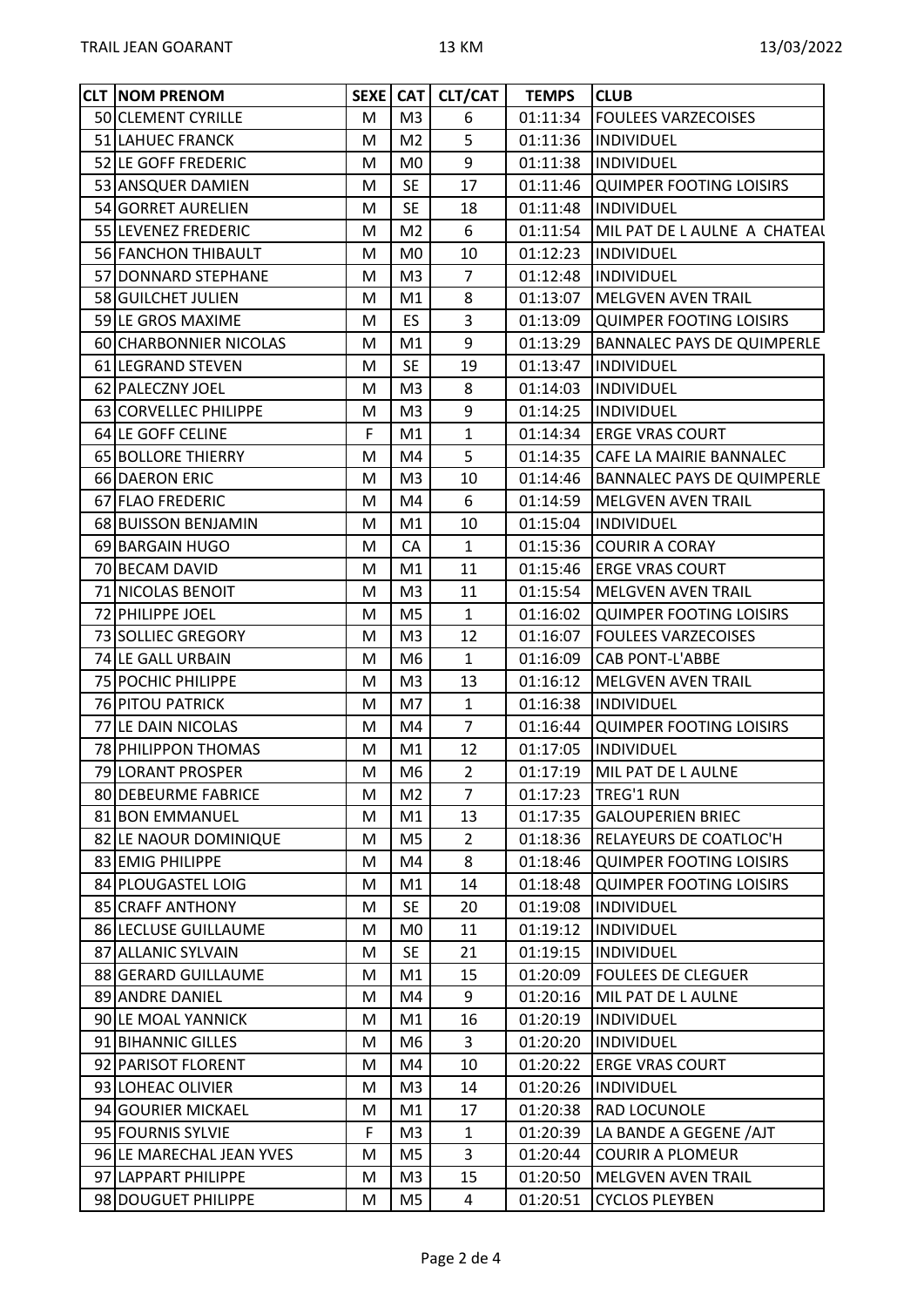| <b>CLT INOM PRENOM</b>  |   |                | SEXE   CAT   CLT/CAT | <b>TEMPS</b> | <b>CLUB</b>                            |
|-------------------------|---|----------------|----------------------|--------------|----------------------------------------|
| 99 CORRE DIDIER         | M | M <sub>3</sub> | 16                   | 01:20:51     | <b>FOULEES VARZECOISES</b>             |
| 100 LE GRAND REMI       | M | M <sub>3</sub> | 17                   |              | 01:20:52  HANDBALL CLUB BRIEC          |
| 101 FAVENNEC YVES       | M | M7             | $\overline{2}$       | 01:20:53     | <b>INDIVIDUEL</b>                      |
| 102 LE FLOCH CELINE     | F | M <sub>6</sub> | $\mathbf{1}$         |              | 01:20:54  INDIVIDUEL                   |
| 103 GILLAIZEAU JULIEN   | M | M1             | 18                   |              | 01:20:55  INDIVIDUEL                   |
| 104 GUEGUEN GISELE      | F | M4             | $\mathbf{1}$         |              | 01:21:07 SNA FOUESNANT                 |
| 105 LECOQ NICOLAS       | M | M <sub>2</sub> | 8                    | 01:21:11     | <b>INDIVIDUEL</b>                      |
| 106 MARQUES LAURENT     | M | M <sub>2</sub> | 9                    |              | 01:21:20   TEAM RIDER TATTOO / ENDURAN |
| 107 PERON NATHALIE      | F | M <sub>2</sub> | $\overline{2}$       |              | 01:21:24   FOULEES DE CLEGUER          |
| 108 BOUIC GERARD        | M | M6             | 4                    |              | 01:21:29  TSA ROSPORDEN                |
| 109 COTTEN HERVE        | M | M1             | 19                   | 01:21:35     | <b>ITDM</b>                            |
| 110 BOISSEAU MICHEL     | M | M <sub>3</sub> | 18                   |              | 01:21:39  INDIVIDUEL                   |
| 111 LE GRAND THIERRY    | M | M4             | 11                   |              | 01:22:37   MIL PAT DE L AULNE          |
| 112 COCHEN LAURA        | F | M <sub>0</sub> | $\mathbf{1}$         |              | 01:22:44 GALOUPERIEN BRIEC             |
| 113 HERVE EMMANUEL      | M | M <sub>3</sub> | 19                   |              | 01:23:00  INDIVIDUEL                   |
| 114 GUILLOU ARNAUD REMY | M | M <sub>2</sub> | 10                   |              | 01:23:00   TREG'1 RUN                  |
| 115 SAVINA MICHEL       | M | M <sub>3</sub> | 20                   | 01:23:07     | <b>TSA ROSPORDEN</b>                   |
| 116 HENAFF GREGORY      | M | M1             | 20                   |              | 01:23:16  INDIVIDUEL                   |
| 117 COUSTANS DIDIER     | M | M <sub>5</sub> | 5                    |              | 01:23:32   ERGE VRAS COURT             |
| 118 DAERON VALERIE      | F | M <sub>3</sub> | $\overline{2}$       |              | 01:23:36   BANNALEC PAYS DE QUIMPERLE  |
| 119 KERMARREC FRANCOISE | F | M <sub>6</sub> | $\overline{2}$       |              | 01:23:38  INDIVIDUEL                   |
| 120 GEORGET MIKAEL      | M | <b>SE</b>      | 22                   |              | 01:23:49   MELGVEN AVEN TRAIL          |
| 121 CROIZER PIERRE      | M | M7             | 3                    |              | 01:24:08   MIL PAT DE L AULNE          |
| 122 LE BIHAN CHARLES    | M | M <sub>5</sub> | 6                    |              | 01:24:16  INDIVIDUEL                   |
| 123 LE MOAL MORGANE     | F | M1             | $\overline{2}$       |              | 01:25:04  INDIVIDUEL                   |
| 124 RAOUL BRICE         | M | <b>SE</b>      | 23                   | 01:25:10     | <b>INDIVIDUEL</b>                      |
| 125 BORDES MICHAEL      | M | M1             | 21                   | 01:25:25     | INDIVIDUEL                             |
| 126 LE FLOCH VINCENT    | M | M <sub>0</sub> | 12                   |              | 01:25:43  INDIVIDUEL                   |
| 127 LAPPART ANNAICK     | F | M <sub>3</sub> | 3                    |              | 01:25:44  INDIVIDUEL                   |
| 128 SAVINA GUY          | M | M4             | 12                   |              | 01:25:52  TSA ROSPORDEN                |
| 129 KERVIEL FLORENCE    | F | M4             | $\overline{2}$       |              | 01:25:57   ERGE VRAS COURT             |
| 130 ROUDAUT XAVIER      | M | M4             | 13                   | 01:25:59     | INDIVIDUEL                             |
| 131 CAMION ANGELIQUE    | F | M1             | 3                    | 01:26:00     | <b>FOULEES VARZECOISES</b>             |
| 132 LE HENAFF FRANCOISE | F | M <sub>6</sub> | 3                    | 01:26:08     | QUIMPER FOOTING LOISIRS                |
| 133 L'HOURS PAULINE     | F | <b>SE</b>      | $\overline{2}$       | 01:26:29     | MILPAT DE L AULNE                      |
| 134 EHOUARNE PHILIPPE   | M | M3             | 21                   | 01:26:37     | <b>FOULEES DE CLEGUER / TEAM BRI</b>   |
| 135 LEVENES CHRISTINE   | F | M <sub>5</sub> | $\mathbf{1}$         | 01:27:00     | <b>INDIVIDUEL</b>                      |
| 136 BARBEOCH MARGUERITE | F | M <sub>5</sub> | $\overline{2}$       | 01:27:01     | <b>GALOUPERIEN BRIEC</b>               |
| 137 PORCHERON YANNICK   | M | M1             | 22                   | 01:27:02     | INDIVIDUEL                             |
| 138 BOEDEC YVES         | M | M <sub>5</sub> | $\overline{7}$       |              | 01:27:13 COURIR A CORAY                |
| 139 GOJON STEPHANE      | M | M4             | 14                   | 01:27:51     | <b>INDIVIDUEL</b>                      |
| 140 LE FLOC'H ARMELLE   | F | M <sub>5</sub> | 3                    |              | 01:28:26 GALOUPERIEN BRIEC             |
| 141 LE GRAND BRUNO      | M | M <sub>2</sub> | 11                   | 01:28:43     | <b>TREG'1 RUN</b>                      |
| 142 BOURVIC NICOLAS     | M | M1             | 23                   | 01:29:05     | <b>INDIVIDUEL</b>                      |
| 143 MARC CYRILLE        | M | M <sub>2</sub> | 12                   | 01:29:37     | <b>TEAM PAT DORNER SCAER</b>           |
| 144 KERGOURLAY THIBAUT  | M | <b>SE</b>      | 24                   | 01:29:53     | <b>INDIVIDUEL</b>                      |
| 145 LE FUR ALBERT       | M | M <sub>6</sub> | 5                    | 01:30:22     | MIL PAT DE L AULNE                     |
| 146 MERCIER ALEXIS      | M | M <sub>3</sub> | 22                   | 01:30:33     | <b>FOULEES DE CLEGUER</b>              |
| 147 DIZET JEAN-MARC     | M | M4             | 15                   | 01:30:34     | KEMPERLE TRIATHLON/FOULEES             |